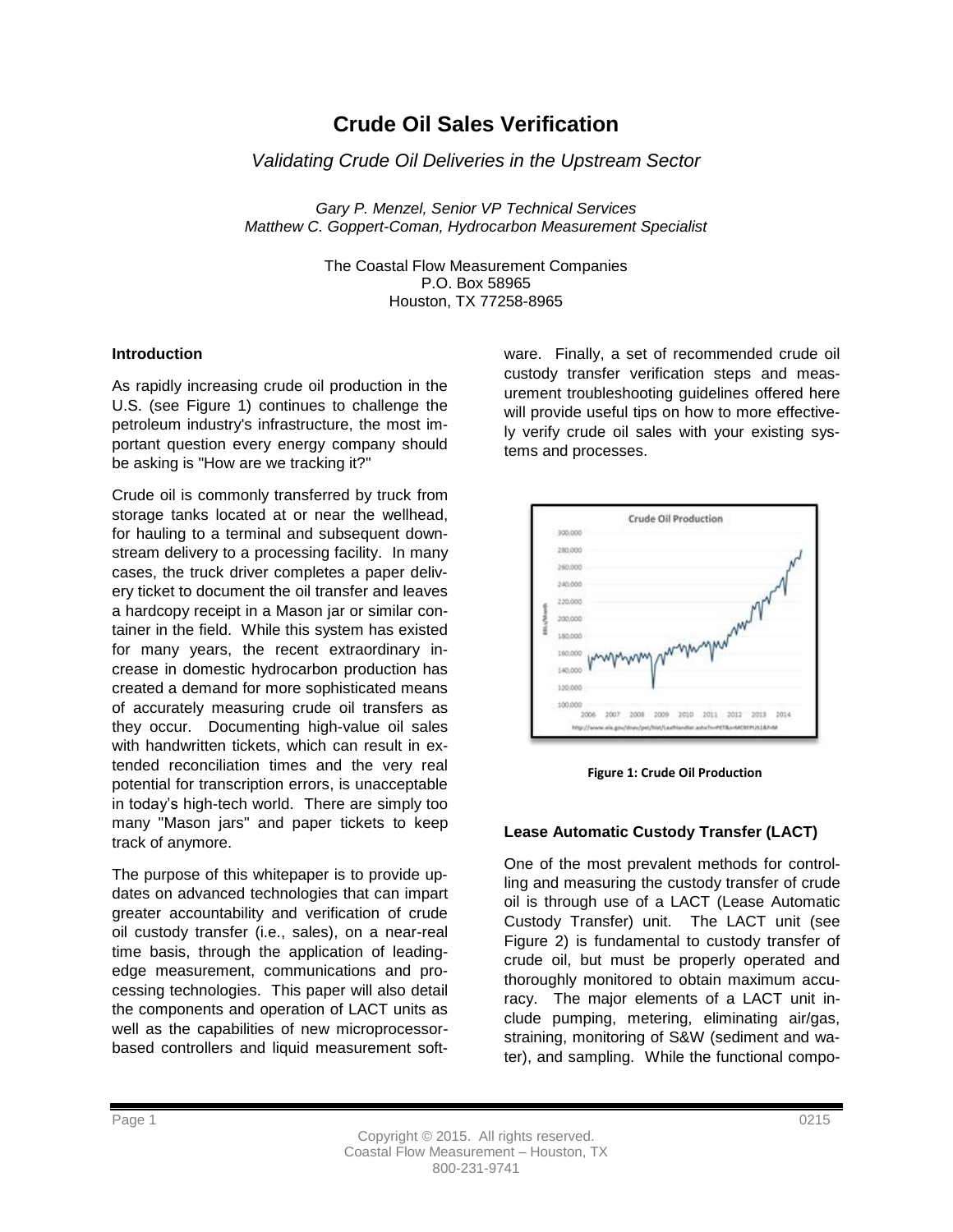nents of LACT units are relatively simple, proper operation and maintenance are paramount for ensuring that design accuracy is fully achieved. The equipment and instrumentation associated with each of these functions should be inspected and verified on a routine basis.



**Figure 2: Typical LACT Unit**

The meter which measures the custody transfer volumes is, of course, at the very heart of LACT operations. It must be regularly examined and proved to confirm that it's still properly sized and accurate. Other measurement components, such as temperature sensors, pressure transmitters, and S&W monitors, should also be verified for accuracy and reproducibility. With proper operation, regular maintenance and inspections, and periodic component upgrades, LACT units will reliably and accurately provide custody transfer for many years.

# **Advanced Technologies**

The hardware components which comprise modern LACT units, such as their flow meters, are likely to be of the latest designs, materials of construction, and functionality. LACT controllers and supporting infrastructure, unfortunately, have simply not kept pace with technical innovation…until recently.

Real-time communications, timely information collection and dissemination, as well as prompt reconciliation of custody transfer activities, are now available for LACT operations. For existing units, this may require a retrofit of the PLC (Programmable Logic Controller) with an advanced microprocessor-based controller including onboard communications and options for remote firmware updates. Such highly customizable controllers not only provide utmost accuracy and maximum operational flexibility, but permit secure intercommunication with software systems for comprehensive data collection, processing, and presentation.

Through such processes, nearly instantaneous creation and distribution of electronic delivery tickets is possible each time that a transfer is made, with web-based archiving of tickets for future reference and analysis. By capturing flow at the transfer point and making that information immediately available in electronic form, disputes can be readily resolved and transportation losses minimized…adding significant transparency and reconcilability to the custody transfer process. And the fully electronic, hands-off nature of this method eliminates the potential for transcription errors and lost tickets, which can result through manual ticketing, while significantly reducing reconciliation times.

|                             |                     | <b>Delivery Ticket</b> |             |
|-----------------------------|---------------------|------------------------|-------------|
|                             |                     |                        |             |
| <b>Report Date/Time:</b>    | 2015/01/06 11:06:35 |                        |             |
| Device ID:                  | NEFG #2             |                        |             |
| Motor ID:                   | LACT <sub>2</sub>   |                        |             |
| Comment:                    |                     |                        |             |
| Load Status                 | <b>Load Ended</b>   |                        |             |
| Truck Loading Data          |                     |                        |             |
| ----------------------      |                     |                        |             |
| <b>Batch Sequence:</b>      | 00002               |                        |             |
| <b>Truck Ticket</b>         | OO168               |                        |             |
| <b>Run Ticket</b>           | 24107               |                        |             |
| Driver ID:                  | <b>SHADEN</b>       |                        |             |
| Tork ID                     | 359                 |                        |             |
| Lease Location:             |                     |                        |             |
| <b>Accumulators</b>         |                     | <b>Volumes</b>         |             |
| -----------------------     |                     | ---------------------- |             |
| Opening Time/Date           | 2015/01/06 10:30:31 | N                      | 193.01 bbis |
| Opening IV Accumulator      | 29696.51 bhis       | <b>Meter Factor</b>    | ×.          |
| Closing Time/Date           | 2015/01/06 11:06:35 | <b>GOV</b>             | 193.01 bbis |
| Closing IV Accumulator      | 29679.52 hbis       | Loaded Weight -        | 48397 lbs   |
| Flow Weighted Averages      |                     |                        |             |
| -----------------------     |                     |                        |             |
| Temperature                 | 66.4 °F             |                        |             |
| Pressure                    | 11.71 psig          |                        |             |
| SSW                         | 0.107               |                        |             |
| <b>Driver Fintered Data</b> |                     |                        |             |
| -----------------------     |                     |                        |             |
| Average Shakeout S&W        | 0.1%                |                        |             |
| Sample Temperature          | 64                  |                        |             |
| Sample Density              | 66.1.3API           |                        |             |
| <b>K-Factor</b>             | 1000 pulses/bbi     |                        |             |
|                             | 14.73 psia          |                        |             |

**Figure 3: Sample Digital Delivery Ticket**

When a measurement department successfully combines the accuracy, flexibility, and secure communications of microprocessor-based LACT controllers with advanced hydrocarbon measurement software, the sales verification process can be significantly improved and streamlined.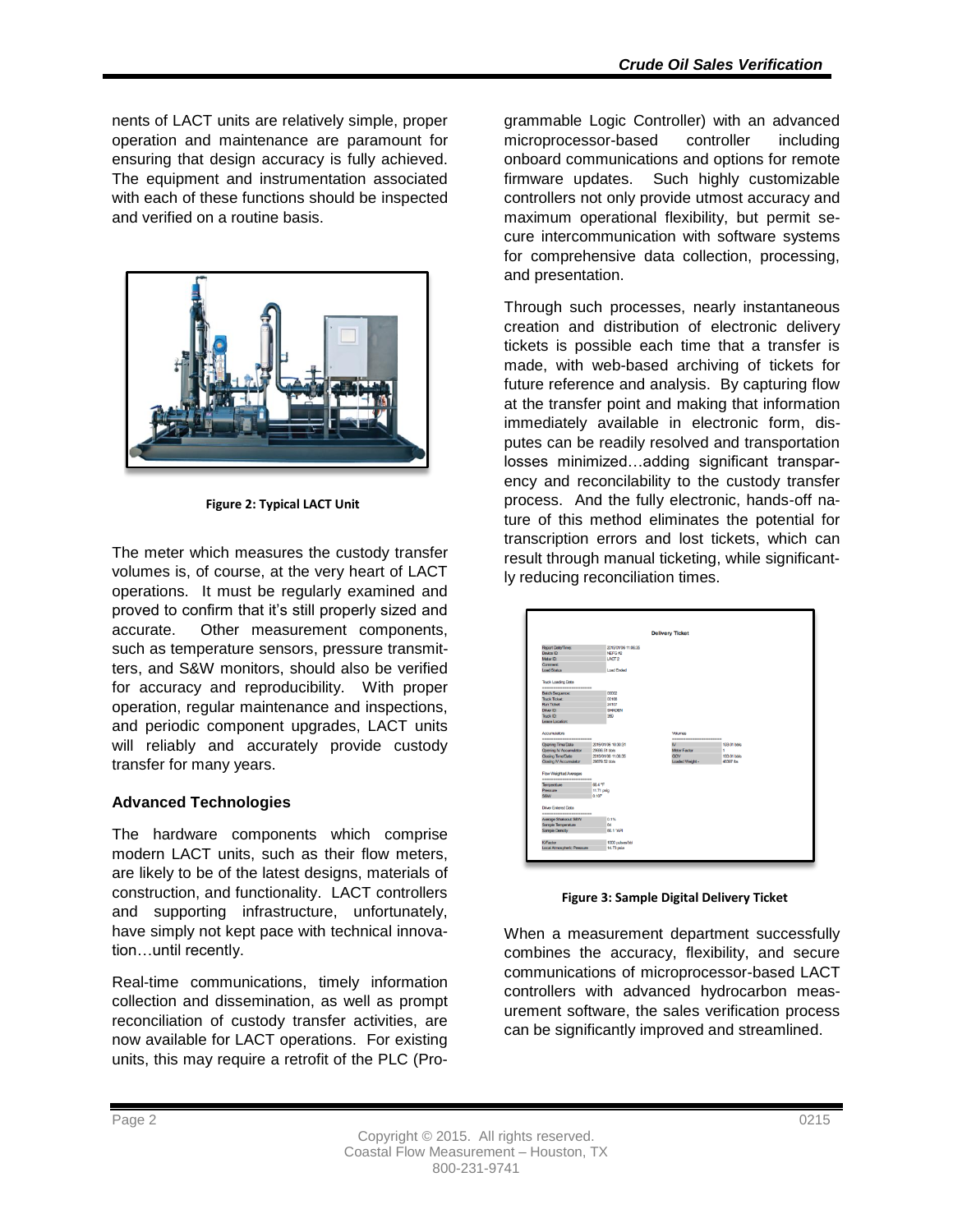## **Oil Sales Determination & Verification**

The latest developments in systems and technologies offer new options for verifying crude oil sales volumes. Hydrocarbon measurement software is available for processing, validating, editing, storing, and balancing crude oil volumes. Delivery ticket data can be imported quickly and easily, even including meter and location characteristics. This saves analysts time that would otherwise be spent on setup.

To complement these more advanced technologies in the crude oil sales verification process, the following additional steps should be adopted:

- Perform a comparison of gauged production to expected production based upon well tests and flow times;
- Reconcile changes in tank inventory to truck or pipeline deliveries;
- Conduct a comparison of current quality values (API gravity and S&W) to historical numbers;
- Perform routine net sales calculations (including meter factor determination — see Figure 4); and
- Reconcile deliveries (tickets) to the payment summary.



**Figure 4: Flow Diagram for Meter Factor Calculation**

Once armed with accurate and accountable measurement data, analysts can spend critically important time constructing and examining liquid balances…and, if unacceptable gains or losses exist, begin the process of identifying the source(s) of those problems and taking the actions necessary to correct the problems for the month when they occurred.

## **Measurement Troubleshooting**

Of course, carefully monitoring the gains and losses of a crude production system is not necessarily the end-game. A fundamental objective is to recognize and resolve any problems that exist in the measurement process so that the sales values are correct. The analyst should troubleshoot any apparent problems with the custody transfer quantities and resolve them on a timely basis.

Some helpful troubleshooting questions to consider when working to reconcile custody transfer quantities include:

- Is the sales quantity complete?
- Could there be a problem with the field data used for verification?
- Have the crude oil S&W and API Gravity been correctly determined?
- Have appropriate API standards been applied to all calculations?
- Has the fluid quality been applied correctly to the final volume?
- Have the measurement instruments used been correctly verified or proved (Figure 5)?
- If any discrepancies were found in the instruments upon proving or inspection, have the required corrections been properly made to the measurement?